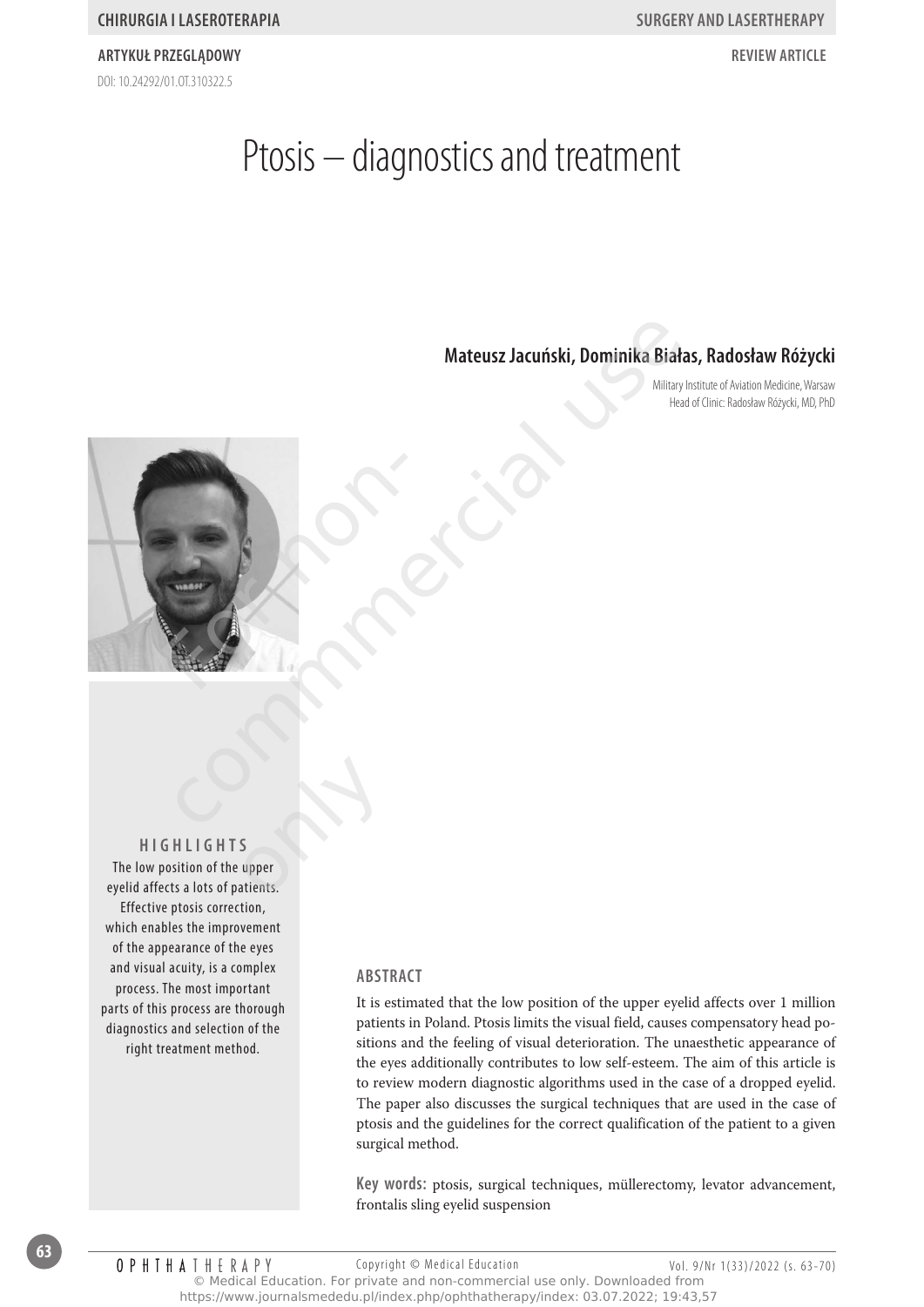# **Introduction**

Ptosis (from the Greek *ptosis* – I fall) is a term that refers to an incorrectly low position of the eyelid edge. In case of the upper eyelid, the main criterion of clinical diagnosis of ptosis is the lowering of the free edge by 1–2 mm in relation to the upper edge of the corneal limbus in the original gaze direction (straight ahead). Drooping eyelids are one of the most common disorders in ophthalmic practice, but data from large-population studies are limited. Estimates of the incidence of ptosis depending on the region vary between 4.7% and 13.5% in the adult population and confirm the universal nature of the disease. Women suffer more often (13.2% compared to 9.0% of men) [1, 2]. In the UK, ptosis affects 11.5% of the adult population over the age of 50. With age, the frequency of this disease increases – in individual age groups and amounts to, respectively: 50–59 years: 2.4%, 60–69 years: 8.9%, 70–79 years: 12.5%, and in the group of ≥ 80 years: 42.9% [1]. Ptosis is not only a cosmetic defect, but mainly a functional one, limiting the visual field in the upper part. Due to the reduced amount of light entering the eye, it reduces visual acuity, especially at night. Patients with ptosis report difficulty reading as the drooping eyelid worsens when looking down. There are neck pains resulting from the compensatory head positioning. The lowering of the edge of the upper eyelids also has social consequences. It has been shown that people with ptosis are perceived as less attractive, sad, depressive [1], which often leads to anxiety and alienation. In children, untreated ptosis can lead to amblyopia as well as have adverse psychological effects. Ptosis can be congenital (diagnosed up to the first year of life) or acquired (manifesting itself after the first year of life). Among acquired ptosis, the isolated form is distinguished – not related to systemic diseases, and the non-isolated form, which is at least one of the symptoms of systemic diseases. The most common type of isolated ptosis is involutional ptosis resulting from disturbed activity or position of the levator aponeurosis. We divide the acquired non-isolated ptosis into: is 8.9%, 70–79 years: 12.5%, and in the gradies: 8.9%, 70–79 years: 12.5%, and in the gradies: 42.9% [1]. Ptosis is not only a cosmetic a functional one, limiting the visual field Due to the reduced amount of light erduces putation states are immettic. Issumited to the case and intention by interest and the eyes are didditional diagnos<br>plots is depending on the region vary between ratus of the eye and additional diagnos<br>5% in the adult popu Filing itself after the first year the isolated form is distingulated form is distingulated by the symptoms of systemic of isolated ptosis is investingulated activity or position is divide the acquired not

- neurogenic (resulting from paralysis of the oculomotor nerve, Horner's syndrome or, less frequently, defects of the central nervous system)
- neuromuscular (included in the autoimmune diseases such as myasthenia gravis)
- neurotoxic (caused by paralysis of neuromuscular connections, e.g. after bites by snakes, arachnids, or after incorrect administration of botulinum toxin)
- myopathic disease (caused by a disorder of the levator eyelid muscle)
- mechanical (in the course of local growth within the eyelid, such as chalazion, tumors, cysts or neurofibromas, making the eyelid too heavy for the levator muscle)
- traumatic (resulting from direct injury to the eyelid muscles).

Drooping of the upper eyelids should not be confused with dermatochalasis of the upper eyelids, which in most cases is only an aesthetic problem.

# **Ptosis diagnostics**

The examination of a patient with ptosis consists of a thorough ophthalmological and general medical history, physical examination with measurements of the protective apparatus of the eye and additional diagnostic tests.

The examination begins as soon as the patient enters the office. The ophthalmologist should pay attention to the position of the patient's head. The chin is raised to compensate for the upper visual field defect. As a result, patients often complain of pain in the cervical spine. Also, the position of the eyebrows and the number of forehead wrinkles can be a clue in the diagnostic process. Drooping of the upper eyelids is accompanied by hyperfunction of the frontal muscle, which patients try to correct the position of the drooping eyelids. Patients with ptosis may report a feeling of heaviness in the eyelids, a "tired" appearance of the face, headaches associated with an overactive frontal muscle, but most of all a limitation of the visual field in the upper quadrants, which makes it difficult to read, drive a car, reach for objects and many other daily activities. In the ophthalmological history, it is important to ask about the dynamics of ptosis progression and the occurrence of its daily fluctuations. The ptosis that worsens in the evening may indicate myasthenia gravis, especially if there is additionally diplopia. Sudden ptosis may suggest the presence of posterior communicating artery aneurysm [3]. The patient should be asked about the history of ophthalmologic procedures, injuries, use of contact lenses, habitual rubbing of the eyes, smoking, medications used (these are risk factors for ptosis), but also to deepen the internal medical history by asking about metabolic diseases such as diabetes or thyroid diseases.

During the ophthalmic physical examination visual acuity, pupillary responses to light (attention to Horner's syndrome, 3rd paralysis), and globe mobility (disturbed in chronic progressive external ophthalmoplegia, myasthenia gravis, III nerve paralysis) is assessed. The eyelids and bone margins of orbita should be palpated. It is important to assess the protective mechanisms of the eyeball – Bell's reflex, the condition of the surface of the eyeball and the sensation of the cornea – needed after the repair of ptosis. If these mechanisms fail, the risk of exposure keratopathy increases significantly. In doubtful situations, such as exophthalmia or enophthalmia, a Hertel exophthalmometer should be used, excluding pseudoptosis. Other causes of apparent ptosis are retraction of the eyelid on the other side, hypotrophy, and ptosis. It should also be mentioned the excess skin of the eyelids (dermatochalasis), which apparently re-

**64**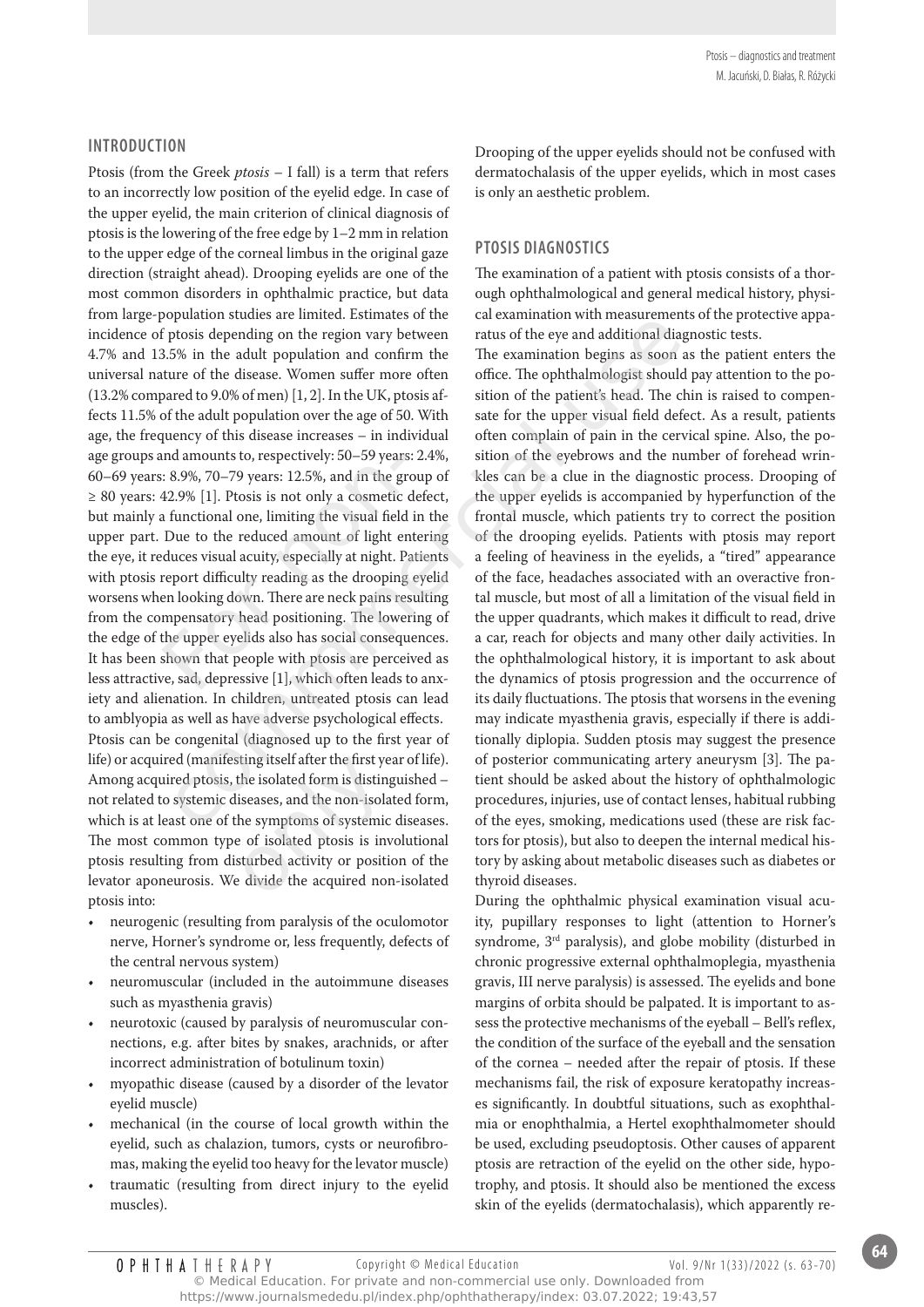sembles ptosis and is not the same medical indication for the procedure [3].

Important measures in the evaluation of ptosis include:

- MRD1 (margin reflex distance  $1$ ) the distance of the upper eyelid edge from the corneal reflex measured in the primary position straight ahead, the correct value is 4–5 mm. The relationship between MRD1 and the severity of ptosis is presented in figure 1.
- $MRD2$  (margin reflex distance 2) the distance of the lower eyelid edge from the corneal reflex measured in the primary position straight ahead, the correct value is 5–5.5 mm. Figure 2 shows how MRD1 and MRD2 are assessed.
- The function of the levator palpebrae superioris muscle – it is measured when the frontal muscle is eliminated (by pressing it with the thumb) (fig. 3). The range of movement of the upper eyelid is assessed by measuring with a ruler the distance that the edge of the eyelid travels from the maximum looking down position to the maximum looking up position. The correct value of the levator muscle activity is > 12 mm. According to Berk's classification: very good when the levator function is  $\geq 13$  mm, good when 8–12 mm, medium when 5–7 mm, poor when  $<$  4 mm  $[2]$ .
- $MCD$  (margin crease distance) the vertical distance of the upper eyelid crease from the upper eyelid edge measured looking downwards in the center of the eye-





Palpebral fissure height  $-$  is the vertical distance in the pupil axis between the edge of the upper and lower eyelids. The sum of MRD1 and MRD2 gives the value of the palpebral fissure.

Assessment of the activity of the levator palpebrae superioris muscle.

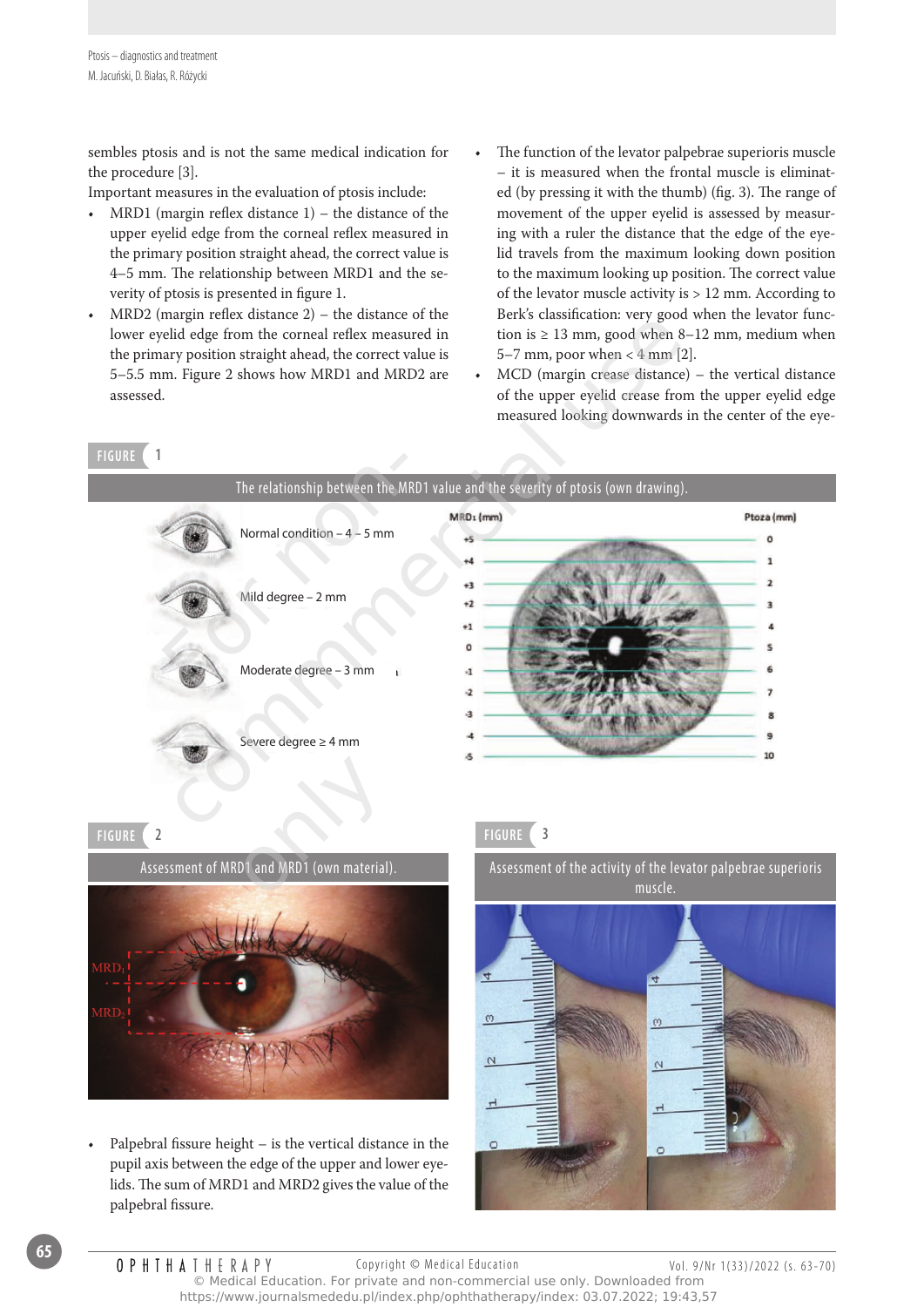lid. Normal values are 9–10 mm in women and 7–8 mm in men. It should be noted that the absence of a crease indicates a congenital etiology of ptosis. Increased MCD may indicate damage to the levator tendon [4–6].

The tests used in the diagnosis of ptosis are:

- Phenylephrine test  $-$  it is based on MRD1 assessment before administration and 5 minutes after administration of 10% phenylephrine (some authors use 2.5%). Phenylephrine as an adrenergic factor stimulates α receptors in the sympathetically innervated Müller muscle. The test is considered positive if the eyelid margin rises to a clinically significant extent, or otherwise if the MRD1 increases by 2–3 mm. In this case, it is recommended to perform a Müller muscle transconjunctival resection (müllerectomy). If the test result is negative, it is recommended to perform a repair surgery on the levator aponeurosis. However, there are exceptions to this rule - recent reports indicate the possibility of modifying a classic müllerectomy (e.g. in combination with a tarsectomy, according to nomograms other than that proposed by Dresner). n (mullerectomy). If the test result is ne<br>ommended to perform a repair surgery<br>aponeurosis. However, there are excepti<br>- recent reports indicate the possibility o<br>classic müllerectomy (e.g. in combinatio<br>comy, according t For example the same data once the section,<br>
informing as an addenergic factor stimulates are rise, then myasthenia gravis is distributed by innervated Müller musical<br>
est is considered positive if the eyelid magning sign
- Fatigue test consists in measuring MRD1 in the original position, then the patient looks maximally up for two minutes, trying to blink as rarely as possible. After this time, MRD1 is re-measured. A decrease in MRD1 value on one or both sides indicates myasthenia gravis, but also acquired aponeurotic ptosis.
- Ice test a glove filled with ice (or other clean cold object) is placed over the closed eyelid with ptosis for 2 minutes. Low temperature reduces the activity of acetylcholinesterase, thereby increasing the concentration of acetylcholine in the neuromuscular junction. The reerature reduces the activi<br>preby increasing the conce<br>neuromuscular junction<br>and the concentration<br>concentration of the concentration of the concentration of the concentration<br>and the concentration of the concentration of

duction in ptosis observed immediately after ice removal supports the diagnosis of myasthenia gravis. The test is characterized by a sensitivity of 77–89% and a high specificity of approx. 98–100% [7, 8].

Tensilon test  $-$  is performed when myasthenia gravis is suspected. It consists in a slow (approx. 30 s) intravenous administration of 2 mg of edrophonium (a reversible acetylcholinesterase inhibitor). A 1 minute later, another 8 mg is administered. If the edges of the eyelids rise, then myasthenia gravis is diagnosed [6].

# **Treatment**

Treatment of ptosis depends on the etiology of the disease. Effective therapy includes the correct diagnosis of the causes of the disorder and the planning of an appropriate surgical method for a given patient. The severity and type of eyelid droop, as well as the degree of preservation of the levator eyelid muscle function, are the main factors influencing the choice of the operating procedure.

Depending on its severity, ptosis is divided into: minimal  $(1-2 \text{ mm})$ , moderate  $(3-4 \text{ mm})$  and severe  $(> 4 \text{ mm})$  (fig. 4). Due to the existence of three upper eyelid retractors (levator palpebrae superioris muscle, the Müller muscle, the frontal muscle) and depending on the severity of ptosis, the surgical methods of correction of ptosis are generally divided into three categories:

- external/percutaneous repair of the levator palpebrae superioris muscle complex
- internal/transconjunctival repair of the levator palpebrae superioris muscle complex/Müller muscle/Müller muscle and the tarsus
- eyelid suspension on the frontal muscle.



#### **OPHTHATHERAPY** Copyright © Medical Education Vol. 9/Nr 1(33)/2022 (s. 63-70) © Medical Education. For private and non-commercial use only. Downloaded from https://www.journalsmededu.pl/index.php/ophthatherapy/index: 03.07.2022; 19:43,57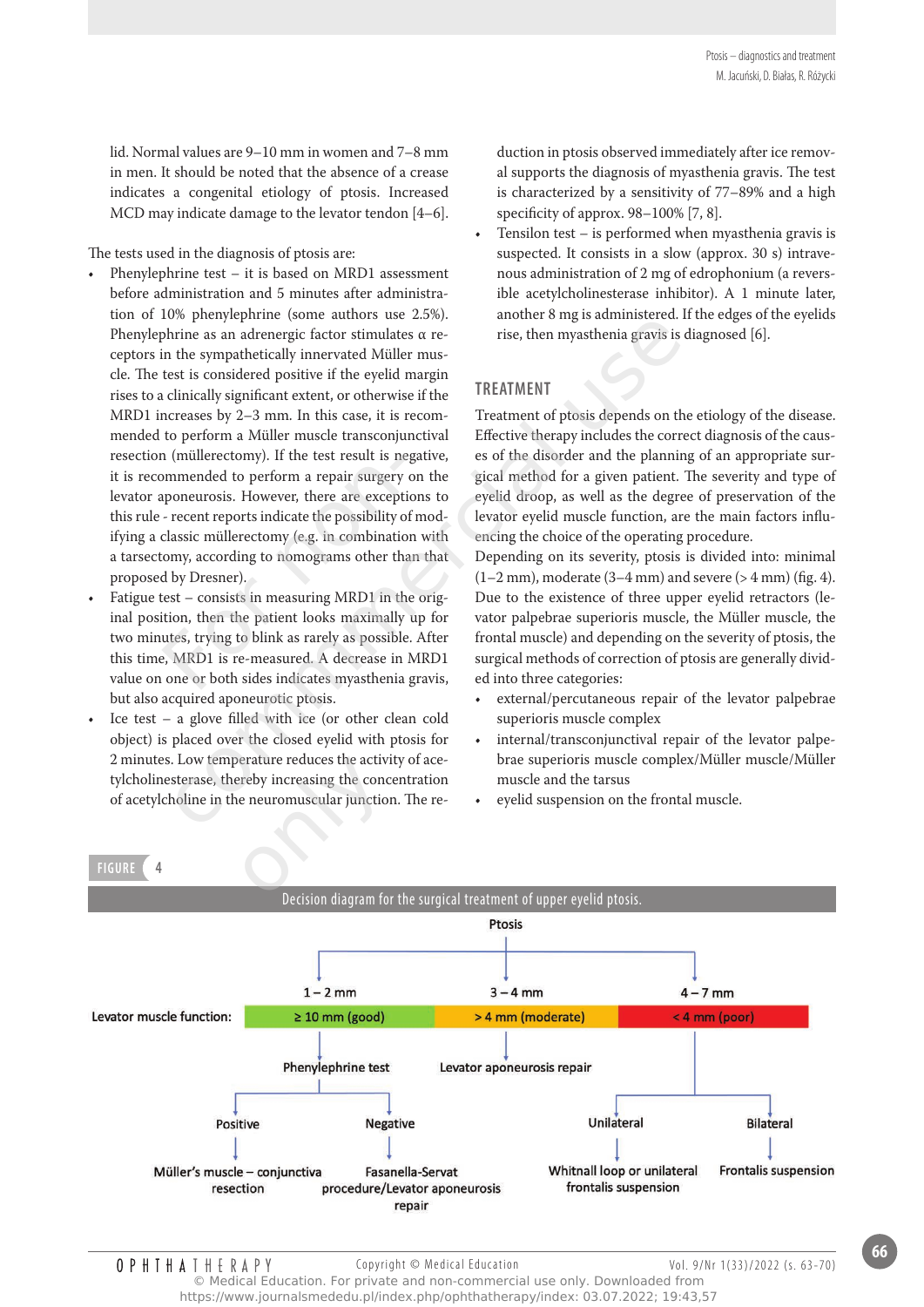There is controversy about their relative indications, advantages and disadvantages, and the occurrense of new surgical techniques and modifications has further complicated the traditional algorithms that lead the surgeon to select a method. In patients with good levator function, surgical repair can be performed from both the posterior and anterior surgical approaches. Patients who want to obtain a more aesthetic and younger appearance (cosmetic indications) as well as patients who require improved comfort of functioning – widening visual field (medical indications) are eligible for ptosis correction.

Surgical correction of ptosis has been performed for centuries, with reports dating back to ancient Arabia and ancient Rome. Since then, hundreds of surgical techniques and their modifications have been described. The most significant changes in eyelid ptosis repair techniques come from a better understanding of eyelid anatomy and physiology. The key moment was the 1970s, when the proponents of anterior access techniques (such as Jones, Anderson and Dixon) gained the advantage [9, 10]. It was the so-called "The Age of Aponeurotic Awareness", in which the repair of the levator aponeurosis "from the outside" was recommended to the majority of patients with ptosis while maintaining the levator muscle function [11]. In recent years, posterior approach techniques have experienced a renaissance, such as müllerectomy, and they are characterized by shorter procedure times, shorter convalescence, no scar visibility, better predictability of the effects and a lower degree of difficulty in performing the procedure compared to levator muscle procedures [12, 13]. es in eyelid ptosis repair techniques com<br>derstanding of eyelid anatomy and phys<br>ment was the 1970s, when the propone<br>cess techniques (such as Jones, Andersced<br>the advantage [9, 10]. It was the so<br>f Aponeurotic Awareness", En as pattents who require monotontal and proportional and proportion and proportion and proportion and prosis correction.<br>
In the most point probably the must proportion and proportion must provide must provide an appear

The approach to surgical techniques of ptosis from a posterior approach has evolved over the past 60 years. The oldest technique, which was the starting point for later ones, was described by Fasanella and Servat in 1961 [14] and involved the use of two pairs of curved forceps to secure the upper 3 mm of the tarsus and 3 mm of the conjunctiva and the The approach to surgical techniques of ptosis from a poster-<br>rior approach has evolved over the past 60 years. The oldest<br>technique, which was the starting point for later ones, was<br>described by Fasanella and Servat in 196 Beard popularized this method by adding to it the use of a zigzag catgut suture with an outward knot [15]. Another modification of the method was carried out by Putterman in 1972. The Putterman brace, also called clamp, in addition to ensuring haemostasis, improves the post-operative shape of the tarsus [16]. In 1973, Crawford introduced the Desmarres lid retractor in order to better visualize the levator eyelid complex and the Müller muscle [17]. In 1975, Putterman and Urist proposed a prototype of the now well-known classic Müller muscle-conjunctival resection (MMCR) [18]. It should be noted, however, that improvements to this surgical method, such as the use of tension sutures, other suturing techniques, and the development of nomograms, took place in the following years. Over time, the indications for müllerectomy have also been extended. Currently, these are: acquired involutional ptosis (changes

related to with age, chronic use of contact lenses or epiprostheses), Horner's syndrome, survived ptosis after anterior approach surgery, congenital ptosis with good levator muscle function. In patients with mild (0.5–1.5 mm) and moderate (2–3 mm) ptosis, with good function of the levator eyelid muscle (> 10 mm), müllerectomy is the procedure of choice [12]. However, classical müllerectomy is not recommended in the case of: myogenic ptosis, ptosis with a negative phenylephrine test (although there are exceptions), ptosis with poor levator muscle function (< 10 mm) and ptosis with sudden appearance [13].

The most popular algorithm determining the scope of Müller muscle resection is a semi-linear nomogram developed in 1991 by Dresner, which makes the scope of resection dependent on the degree of eyelid droop and the degree of eyelid lift (in mm) in response to 10% phenylephrine administered to the conjunctival sac (some authors use it at a concentration of 2.5% or alternatively 0.5% apraclonidine) [8]. If the free edge of the upper eyelid rises by  $\geq 2$  mm after 5 minutes, the test is considered positive (phenylephrine is an agonist of the α-adrenergic receptor, and the Müller muscle is sympathetic). According to Dresner's algorithm, for the 1 mm eyelid edge lift, 4 mm of the Müller muscle and the conjunctiva are excised. In order to obtain the desired eyelid elevation by 1.5 mm, 2 mm and 3 mm, 6 mm, 8 mm and 10 mm of the Müller muscle and the conjunctiva should be cut analogously [13] (tab. 1). It is not recommended to correct ptosis larger than 3 mm with this method.

In the external – percutaneous repair of the levator muscle complex of the upper eyelid, plastic surgery of the aponeurosis and the so-called "Whitnall loop" (with modifications). The use of these methods is recommended in patients with levator muscle function > 4 mm, with a minimal and moderate degree of advancement of ptosis. In patients with ptosis of 3–4 mm, it is the method of choice, also when müllerectomy is not indicated, eg when the phenylephrine test is negative. The individual stages of the levator aponeurosis repair surgery are as follows: linear incision in the area

**TABLE 1**

| Nomogram for transconjunctival Müller's muscle – conjunctiva |                                      |  |  |
|--------------------------------------------------------------|--------------------------------------|--|--|
|                                                              | resection according to Dresner [13]. |  |  |

| <b>Desired amount of eyelid</b><br>lift (mm) | Scope of the müllerectomy |
|----------------------------------------------|---------------------------|
| $1.0 \text{ mm}$                             | $4.0$ mm                  |
| $1.5 \text{ mm}$                             | $6.0$ mm                  |
| $2.0 \text{ mm}$                             | $8.0 \text{ mm}$          |
| $3.0 \text{ mm}$                             | $10 \text{ mm}$           |

Copyright © Medical Education Vol. 9/Nr 1(33)/2022 (s. 63-70)

**OPHIHATHERAPY** © Medical Education. For private and non-commercial use only. Downloaded from https://www.journalsmededu.pl/index.php/ophthatherapy/index: 03.07.2022; 19:43,57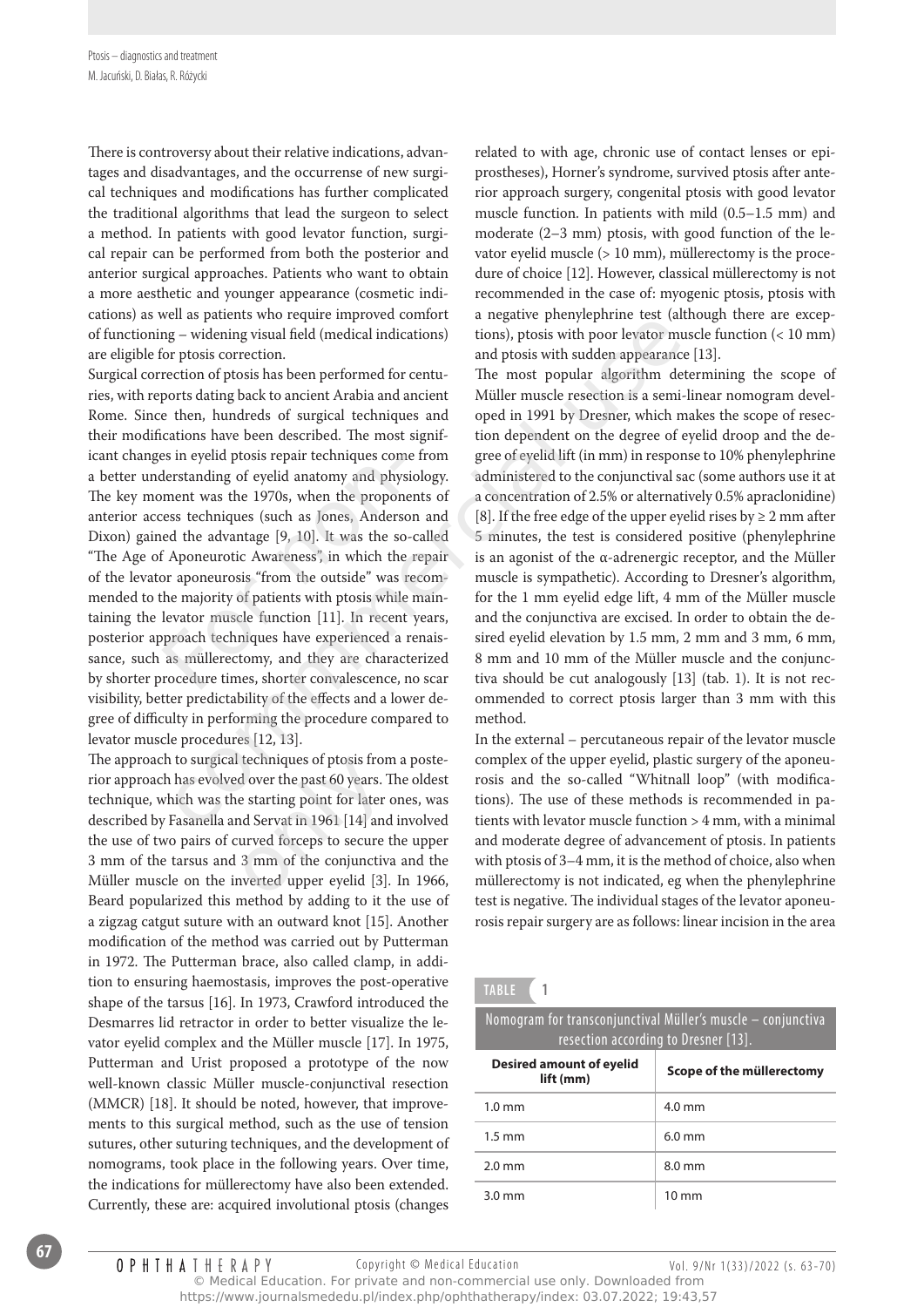of the eyelid sulcus, dissection and opening of the orbital septum, removal of the preseptal fat in order to visualize the levator muscle aponeurosis, cutting the aponeurosis from the tarsus and separation from the Müller's muscle, suturing the aponeurosis (or a reduction of its certain height depending on the degree of ptosis). After the eyelid is positioned at the desired height, which is performed after the patient is seated on the operating table, the sutures are tied. The procedure ends with suturing the skin wound with the formation of an eyelid crease [6].

The Whitnall Loop is a procedure for maximum forward advancement of the levator tendon in which the aponeurosis is cut to the height of the Whitnall ligament and the tarsus is sutured directly to the ligament. One of the main indications of this procedure is congenital ptosis with a levator function of 4–5 mm. The limitations of the above methods are too low or too high eyelid positioning, exposure keratopathy, irregular eyelid margin, and asymmetry in the position of the eyelid crease [6]. Compared to müllerectomy, anterior approach methods are more difficult to perform, more time-consuming, may leave not aesthetic scar, and the recovery period takes longer [12].  $4-5$  mm. The limitations of the above m<br>or too high eyelid positioning, exposure<br>gular eyelid margin, and asymmetry in t<br>eyelid crease [6]. Compared to müllere<br>proach methods are more difficult to pe<br>consuming, may leave

The frontal muscle suspension is used in patients with poor levator muscle function (< 4 mm) and good frontal muscle function. The indication for the use of this method is congenital, neurogenic and myopathic ptosis, including mitochondrial diseases. The method involves the use of strips of fascia (e.g. wide thigh or temporal), silicone, gore-tex (or other non-autogenous materials) and inserting them with a needle or guide into the pre-septal space of the eyelid, and then through the eyebrows to the end point on the frontal muscle. Two incisions are made in the upper eyelid and eyebrow, and one in the area of the frontal muscle (the place where the stripes are bonded), thanks to which the strips hanging the eyelid form a characteristic pentagon (fox pentagon, see fig. 5). The limitations of the method are the risk of infection, erosion of non-autogenous materials, granuloma, lagophthalmos [6]. yebrows to the end poin<br>isions are made in the u<sub>l</sub><br>e in the area of the front<br>ipes are bonded), thanks<br>elid form a characteristic<br>. The limitations of the m<br>sion of non-autogenous i

# **Conclusion**

The frequency of occurrence and the wide clinical and functional consequences of acquired ptosis make early and accurate diagnosis and appropriate treatment extremely important issues in the daily practice of ophthalmologists. Acquired ptosis is most often caused by age-related changes in the upper eyelid retractor muscles, however, causes vary and many practices and interventions common in ophthalmology today, such as wearing contact lenses and cataract and glaucoma treatments, may also be the cause. Along with the other etiologies discussed in this article, they all require full investigation and evaluation of treatment options. Surgery is an effective treatment option for

# **FIGURE 5**

On the left, Wright's fascia needle with a threaded silicone strap. On the right, a silicone strip arranged in a pentagonal shape, reflecting its position after the operation of suspending the upper eyelid on the frontal muscle (source: own materials).



ptosis, while non-surgical approaches are extremely limited in both number and efficiency. Since surgical treatment is limited and effective only in some patients, finding ways to introduce novel non-surgical therapeutic options into practice makes it possible to treat a much wider group of patients. Evidence of a newly approved pharmacological agent for the treatment of acquired eyelid ptosis – 0.1% oxymetazoline hydrochloride is encouraging and provide the opportunity to offer patients effective non-surgical treatment. For ophthalmologists, the availability of an approved pharmacological option can help them move from a detection-and-referral approach to a diagnosis-and-treatment approach, with referral to surgery when appropriate. Moreover, expanding treatment options may improve the patient's focus on treatment by allowing both surgical and nonsurgical approaches, depending on the underlying cause of ptosis, its severity, and the patient's preferences. While advances in the treatment of ptosis are encouraging, they remain only part of the clinical equation. In order to successfully treat ptosis, prompt and correct diagnosis is essential.

In particular, a comprehensive clinical examination and differential diagnosis is critical to understanding whether drooping eyelid is due to a primary pathology of the eyelid retractor muscles – and therefore can be effectively treated with surgical or pharmacological measures targeting the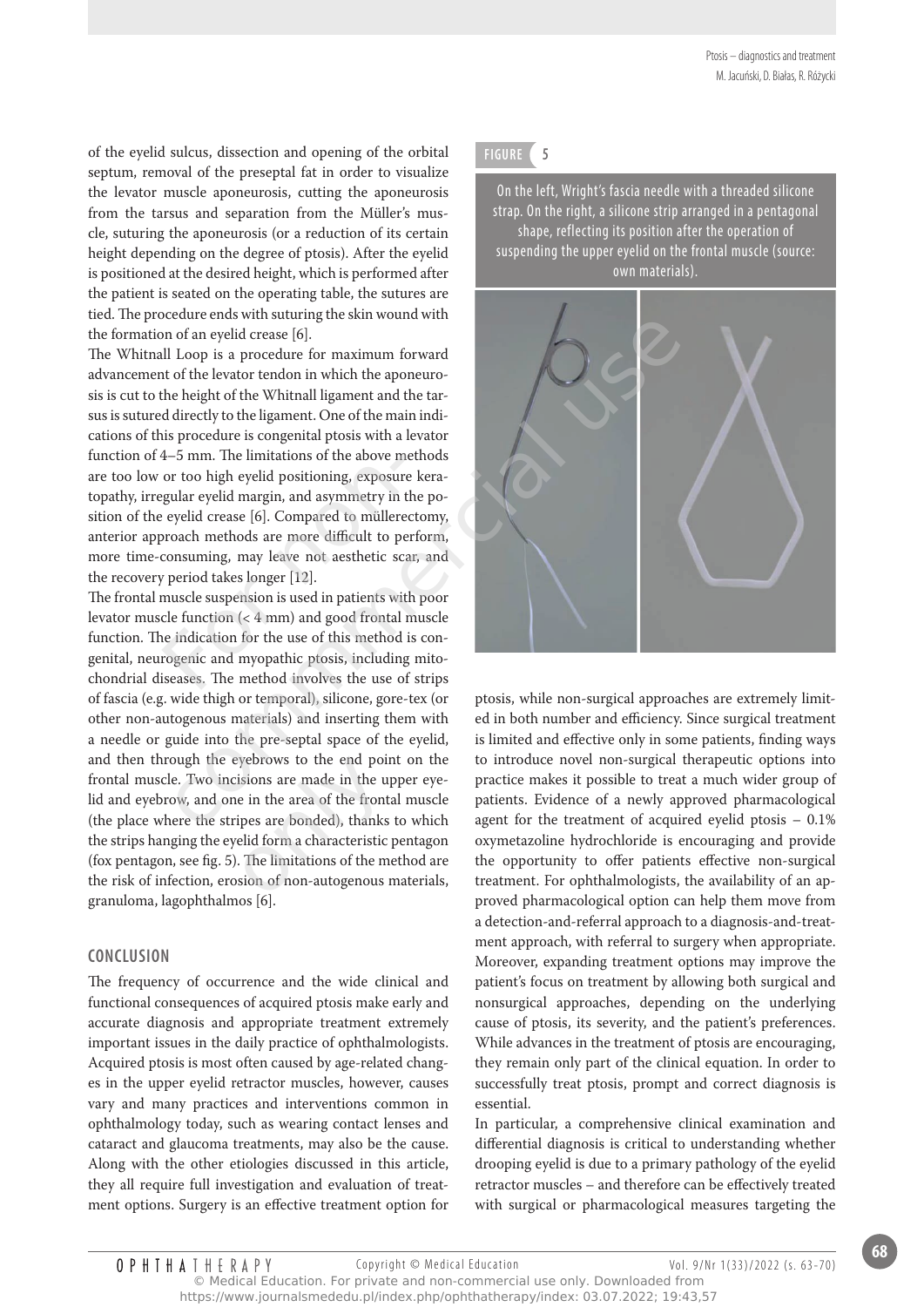upper eyelid, or whether an underlying cause at the root of the disease is, for example, a serious underlying neurological disease that requires other, often urgent, intervention. While in many cases ptosis can only be assessed and treated when its onset is sudden or severe, upper eyelid examination for mild to moderate or progressive cases can be relatively easily included in a comprehensive eye examination. With a focus on awareness and diagnosis, clinical evidence-based targeted surgical or nonsurgical treatment offers hope to improve ptosis treatment for more patients.

*Figures: from the author's own materials.*

**Correspondence Mateusz Jacuński , MD** Ophthalmology Clinic, Military Institute of Aviation Medicine 01-755 Warszawa, ul. Krasińskiego 54/56 e-mail: mateusz.jacunski@gmail.com For Warszawa, ul. Krasinskiego 54/56<br>ail: mateusz.jacunski@gmail.com<br>Alland Control Control Control Control Control Control Control Control Control Control Control Control Control Control Control Control Control Control Co ESPONDENCE<br>
usz Jacuński , MD<br>
sis Warszawa, ul. Krasińskiego 54/56<br>
II: mateusz, jacuński @ymail.com<br>
Mateusz Jacuński — ID — http://orcid.org/00<br>
Mateusz Jacuński — ID — http://orcid.org/00<br>
Mateusz Jacuński — ID — http:

**ORCID**  Mateusz Jacuński – ID – http://orcid.org/0000-0002-5554-6161

# *References*

- 1. Richards HS, Jenkinson E, Rumsey N et al. The psychological well-being and appearance concerns of patients presenting with ptosis. Eye. 2014; 28: 296-302.
- 2. Forman WM, Leatherbarrow B, Sridharan GV et al. Acommunity survey of ptosis of the eyelid and pupil size of elderly people. Age Ageing. 1995; 24: 21-4. Eye. 2014; 28: 296-302.<br>
2. Forman WM, Leatherbarrow B, Sridharan GV et al. Acommunity survey of ptosis of the eyeli<br>
ing. 1995; 24: 21-4.<br>
3. Farber SE, Codner MA. Evaluation and management of acquired ptosis. Plast Aesth
- 3. Farber SE, Codner MA. Evaluation and management of acquired ptosis. Plast Aesthet Res. 2020; 7: 20.
- 4. Potemkin VV, Goltsman EV. Algorithm of objective examination of a patient with blepharoptosis. Ophthal J. 2019; 12(1): 45-51.
- 5. Grob SR, Cypen SG, Tao JP. Acquired Ptosis. Springer Nature Switzerland AG 2020.
- 
- 7. Nair AG, Patil-Chhablani P, Venkatramani D et al. Ocular myasthenia gravis: A review. Indian J Ophthalmol. 2014; 62(10): 985-91.
- 8. Monsul NT, Patwa HS, Knorr AM et al. The effects of prednisone on the progression from ocular to generalized myasthenia gravis. J Neurol Sci. 2004; 217: 131-3.
- 9. Jones LT, Quickert MH, Wobig JL. The cure of ptosis by aponeurotic repair. Arch Ophthalmol. 1975; 93: 629-34.
- 10. Anderson RL, Dixon RS. Aponeurotic ptosis surgery. Arch Ophthalmol. 1979; 97: 1123-8.
- 11. Laplant JF, Kang JY, Cockerham KP. Ptosis repair: external levator advancement vs. Muller's muscle-conjunctiva resection techniques and modifications. Plast Aesthet Res. 2020; 7: 60.
- 12. Liao SL, Chuang AY. Various Modifications on Müller's Muscle-Conjunctival Resection for Ptosis Repair. Arch Aesthetic Plast Surg. 2015; 21(2): 31-6.
- 13. Shubhra G, Cat Nguyen B. Expert Techniques in Ophthalmic Surgery; Chapter-61 Ptosis Repair: Müllerectomy 2019.
- 14. Fasanella RM, Servat J. Levator resection for minimal ptosis: another simplified operation. Arch Ophthalmol. 1961; 65: 493-6.
- 15. Beard C. The surgical treatment of blepharoptosis: a quantitative approach. Trans Am Ophthalmol Soc. 1966; 64: 401-5.
- 16. Putterman AM, Urist MJ. Müller's muscle-conjunctival resection. Arch Ophthalmol. 1975; 93(8): 619-23.
- 17. Crawford JS. Repair of blepharoptosis with a modification of the Fasanella-Servat operation. Can J Ophthalmol. 1973; 8: 19-23.
- 18. Patel RM, Aakalu VK, Setabutr P et al. Efficacy of Muller's Muscle and Conjunctiva Resection With or Without Tarsectomy for the Treatment of Severe Involutional Blepharoptosis. Ophthalmic Plast Reconstr Surg. 2017; 33(4): 273-8.

**OPHIHATHERAPY** 

**69**